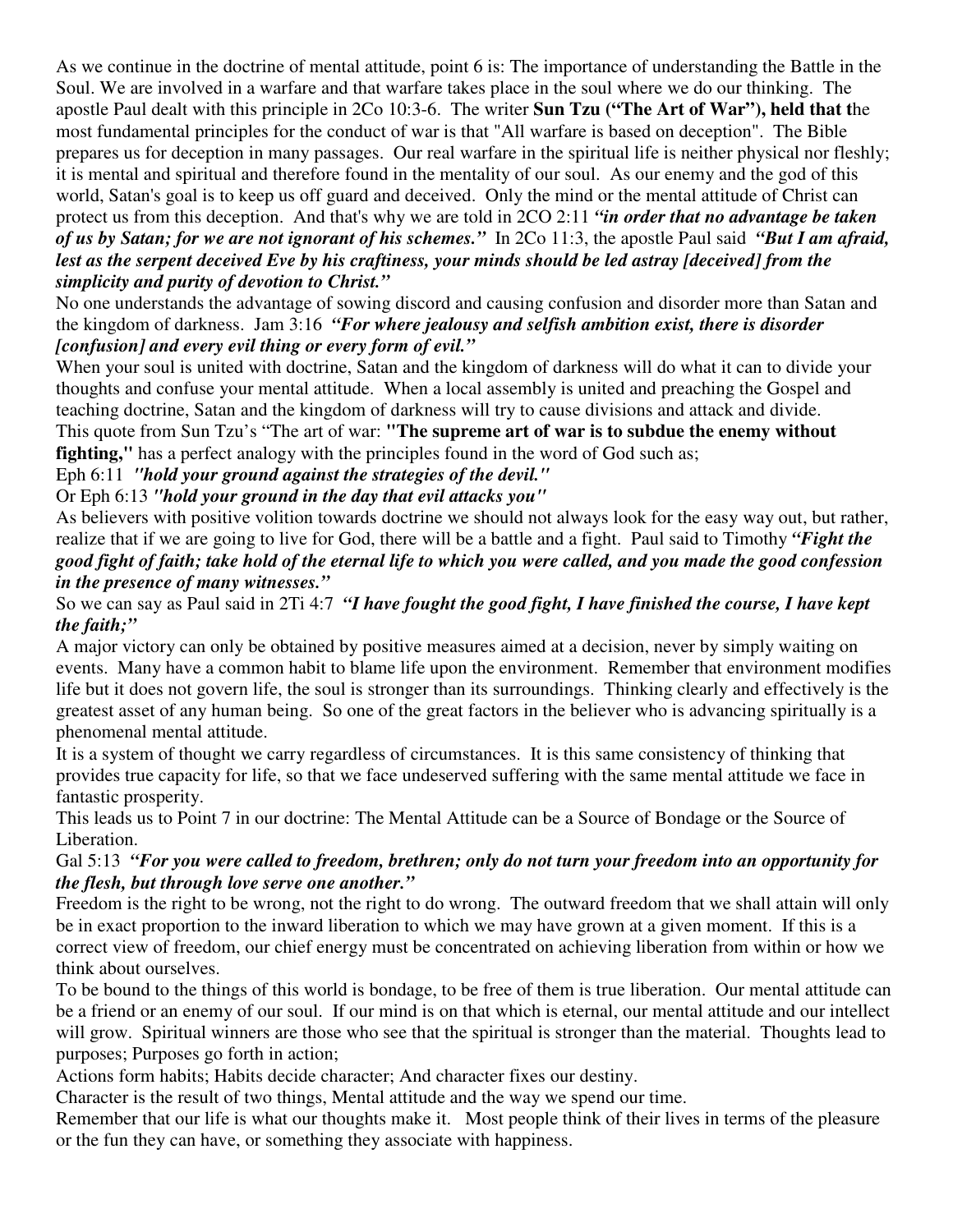However, the happiness of our life depends upon the quality of our thoughts. Negative thoughts will produce strange results and in turn bring about strange deeds.

### Heb 13:9 "Do not be carried away by varied and strange teachings; for it is good for the heart to be *strengthened by grace,"*

Thought is a tremendous living force and gains strength only by repetition. Thought molds our character and shapes our destiny. In Mat 22:42 we see how thought determines our eternal destiny, *"What do you think about the Christ, whose son is He?"*

From our thinking comes our motivation, from our motivation come our decisions and from our decisions comes our lifestyle. What we think depends upon our attitude toward Bible doctrine.

Priority number one in the Christian way of life must be Bible doctrine with emphasis on the mystery doctrine for the Church-age. Then we concentrate on that priority, which means effective, Spirit-filled, perception, metabolization and application of Bible doctrine.

# Joh 8:32 *"and you shall know the truth, and the truth shall make you free."*

When we concentrate on that prority, we organize our life around it and devlope our relationship with God through the study of His word. Once we begin to organize our life around that, we come to organize our thinking around it as well *"As a man thinks in his right lobe, so he is."* When we organize our thinking around Bible doctrine, then not only do we have cognition, but we begin to advance using the ten problemsolving devices of the Pre-Designed Plan of God and reach the objective of spiritual maturity. So, you have to learn doctrine before you can think doctrine, think doctrine before you can apply doctrine. You live with your thoughts--so be careful what they are.

Point 8 in our doctrine is Rapport in the Royal Family Is Based on Divine Viewpoint in Thought and the Honor Code in Practice. This is the greatest rapport that can exist, especially in light of the fact that no two of us are alike, but there is a bona fide rapport. Phi 2:1-2 *"Since therefore there is encouragement in Christ, since there is comfort from virtue-love, since there is fellowship of the Spirit, since there is tendernesses and compassions, Bring to completion my happiness by thinking the same things,"*

This happiness is a series of thoughts, not function or emotions. Emotion comes from thought, but thought is never derived from emotion. All true friendship is based upon thinking and thinking is the source of honor and integrity. Phi 2:3-5 *"Do nothing motivated by contentiousness or ambitious pride, but with humility of mind* [by means of grace orientation] *let each of you keep on considering one another as more important than* himself; do not merely be regarding your own personal interests, but also for the personal interests of others. *Keep on thinking this* [doctrine] *within yourselves which was also resident in Christ Jesus,"*

Since doctrine is the mind of Christ in 1Co 2:16, our attitude towards doctrine determines our attitude toward The Lord Jesus Christ and our viewpoint in life. He was full of grace, grace orientation and doctrinal orientation, so magnificent was the power of His mental attitude that when He was on the cross receiving the judgment for every sin, past, present and future, of every member of the human race, He still had the happiness of God.

#### Phi 3:15 says *"Therefore, as many as are spiritually mature, let us have this attitude or think objectively; and if in anything you have a different mental attitude, God will reveal that also to you;"* Col 3:2 "*Keep thinking objectively about the things above."*

What your mental attitude is under normal circumstances should continue under great pressure or great emotional circumstances.

If it's not, then as Phi 3:15 says *"if in anything you have a different mental attitude, God will reveal that also to you;"*

God reveals your wrong mental attitude to you through the teaching of the pastor. And the problem is easy to solve.

The problem solving devices are application skills of the spiritual life.

This application goes in three directions:

1. Toward God, Fellowship with the Holy Spirit, Personal love toward God the Father, and occupation with Christ are the problem solving devices directed toward God.

2. The problem solving devices directed toward people include: grace orientation, doctrinal orientation, impersonal love for all mankind.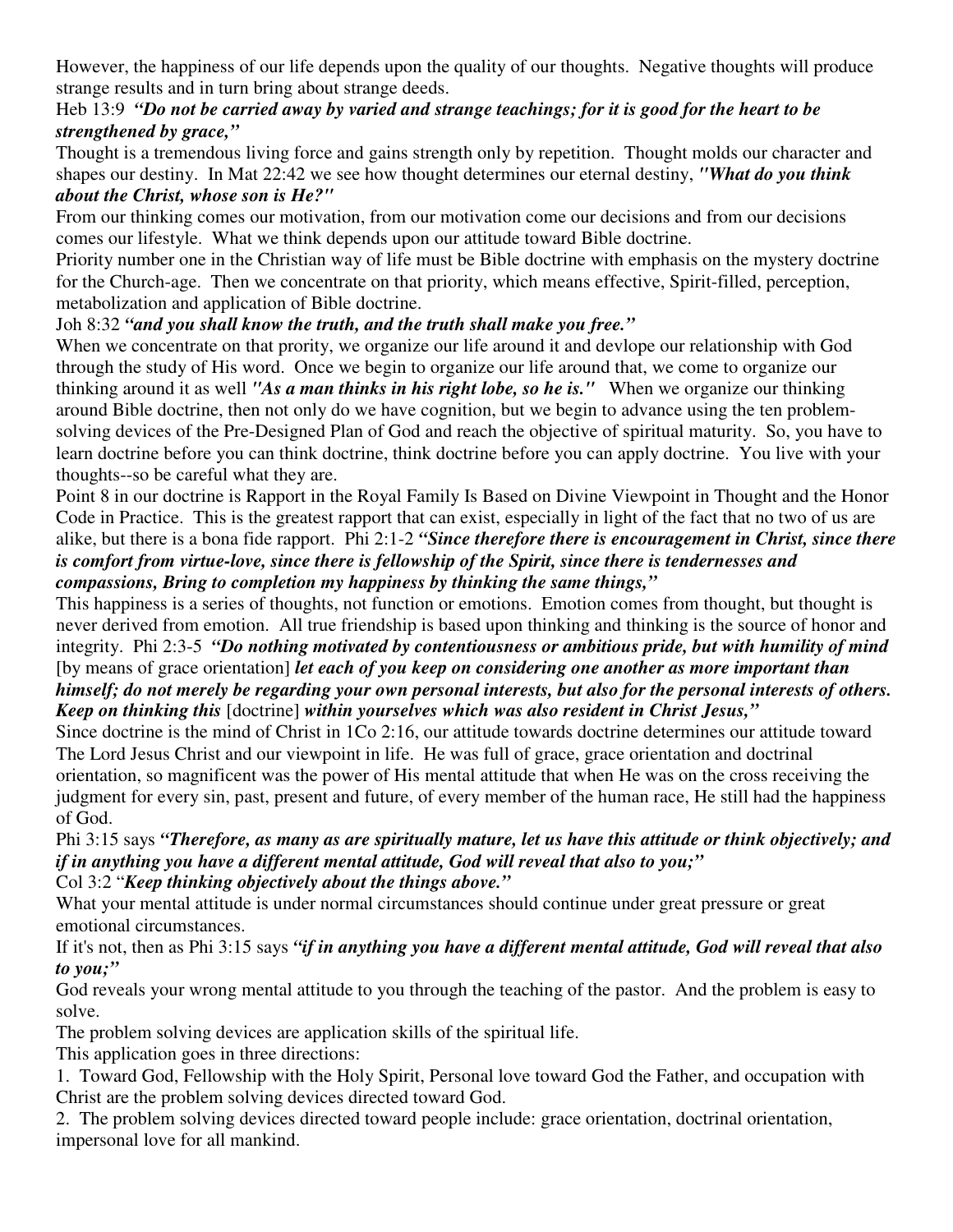3. The problem solving devices directed toward self include: rebound, a personal sense of destiny, doctrinal orientation, the faith-rest drill, sharing the happiness of God.

Phi 4:6-7 says *"Stop worrying about anything, but in everything by prayer and supplication with thanksgiving let your requests be made known to God. And the prosperity from God which transcends human comprehension shall garrison your right lobes and thinking by Christ Jesus."*

Phi 4:8 *"Finally, brethren, whatever is true, whatever is honorable, whatever is right, whatever is pure,* whatever is lovely, whatever is of good repute, if there is any excellence and if anything worthy of praise, let *your mind dwell on these things."*

This leads us to Point 9 in our doctrine of mental attitude: **Giving is a mental attitude.**

2Co 9:6 "Now this I say, he who sows sparingly shall also reap sparingly; and he who sows bountifully shall *also reap bountifully."*

Paul says this because we are back to the importance of attitude. Giving graciously or sacrificially produces an attitude in the individual which allows God to pour more blessing to the one who gives. Giving produces capacity for receiving.

2Co 9:7 "Let each one do just as he has purposed in his heart; not grudgingly or under compulsion; for God loves a cheerful or grace-oriented giver." With this attitude, God will provide you with the money you need to give. You may not have a lot now, but if that's your attitude the Bible says God provides the money for you to do what is right.

2Co 9:8 "And God is able to make all grace abound to you, that always having all sufficiency in everything, you may have an abundance for every good deed;" God graciously provides extra finances for grace givers to give.

2Co 9:10 *"Now He who supplies seed to the sower and bread for food,"* We are the sower, God gives us the financial seed and God supplies extra money to grace givers.

## Result, 2Co 9:11-12 *"you will be enriched in everything for all liberality, which through us is producing* thanksgiving to God. For the ministry of this service is not only fully supplying the needs of the saints, but is *also overflowing through many thanksgivings to God."*

When we give, we're to fully supply the needs of God's people, but it is also overflowing in many expressions to God. We should not give from mental pressure or compulsion of emotions, for God loves a grace-oriented giver. We are not to give because someone embarrasses us, or because we make a pledge or tithe. Everything you give always comes from God. The person who gives with the proper mental attitude will always have more to give; his resources never dry up. In giving, the believer supplies the mental attitude, and God provides the rest. The person who has the right mental attitude is well kept in funds to express his attitude in worship. It is not what you give, but what you are thinking when you give that counts. A confident mental attitude is the divine viewpoint from the perception of Bible doctrine.

However, giving is also for your benefit.

The correct attitude is that of David's in 1CH 29:14 *"But who am I and who are my people that we should be* able to offer as generously as this? For all things come from Thee, and from Thy hand we have given Thee" Paul's attitude, 1Co 4:7 *"For who regards you as superior? And what do you have that you did not receive? But if you did receive it, why do you boast as if you had not received it?"*

Haggai's attitude, Hag 2:8 *"The silver is Mine, and the gold is Mine,' declares the Lord of hosts."* Our Lord's attitude Luk 6:38 *"Give, and it will be given to you; good measure, pressed down, shaken together,* running over, they will pour into your lap. For by your standard of measure it will be measured to you in *return."*

Having this mental attitude in the realm of giving is a vital principle for our benefit, our prosperity and our blessing, Phi 4:17 "Not that I seek the gift itself, but I seek for the profit which increases to your account." Look at David's attitude in 1Ch 29:2 *"Now with all my ability I have provided for the house of my God."* David's attitude again in 1Ch 29:12 *"Both riches and honor come from Thee, and Thou dost rule over all, and* in Thy hand is power and might; and it lies in Thy hand to make great, and to strengthen everyone." If we believe the Word of God when it says *"Believe on the Lord Jesus Christ and you will be saved."* If we believe the Word of God when it says *"that if you sin, and you name and cite your sin and confess your*

*sin to God that God will forgive you and cleanse you from all unrighteousness."*